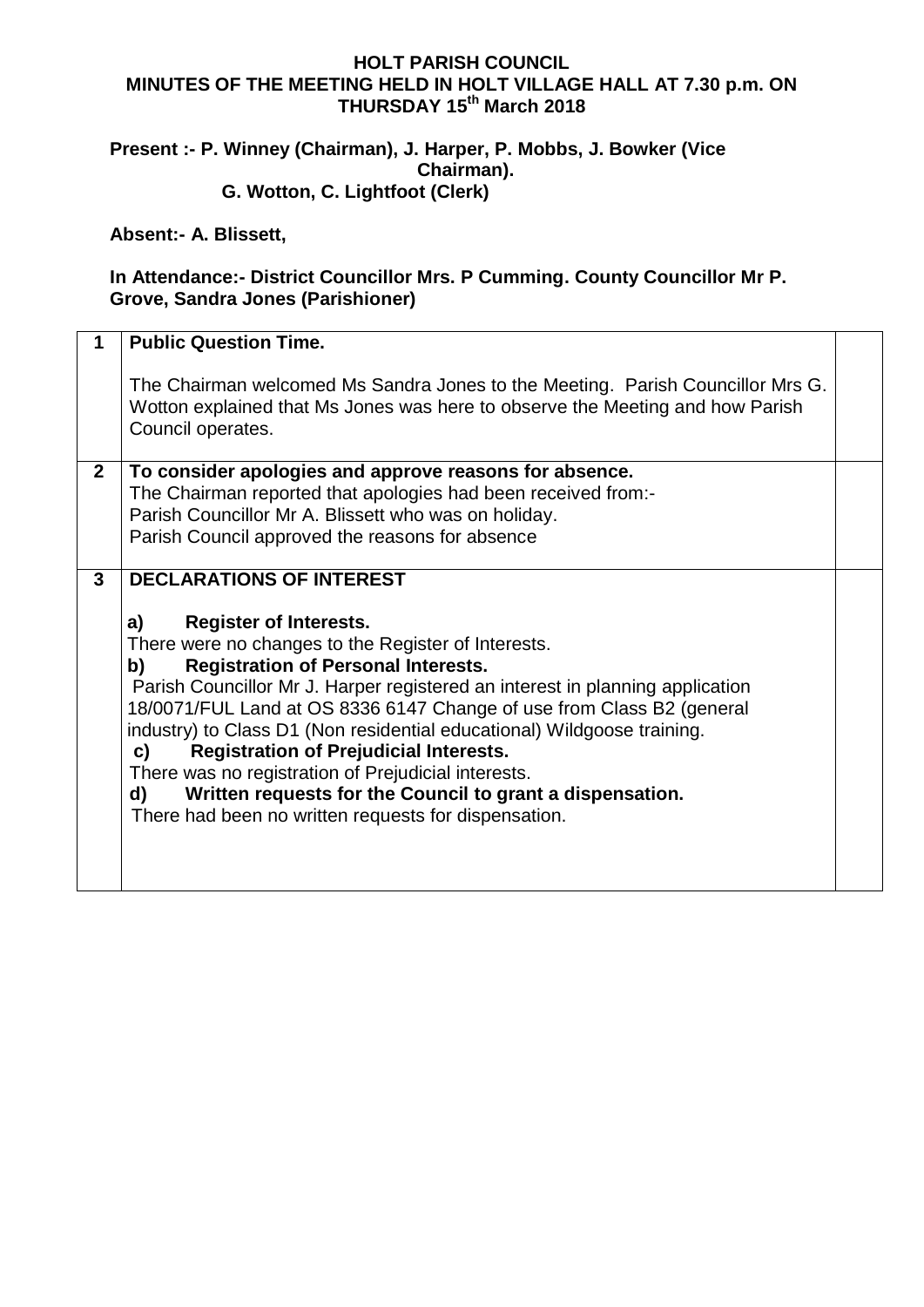| 4 | <b>County and District Councillors reports for information.</b>                                                                                                                                                                                                                                                                                                                                                                                                                                                                                                                                                                                                                                                                                                                                                                                                                                                                                                                                                                                          |    |  |  |  |
|---|----------------------------------------------------------------------------------------------------------------------------------------------------------------------------------------------------------------------------------------------------------------------------------------------------------------------------------------------------------------------------------------------------------------------------------------------------------------------------------------------------------------------------------------------------------------------------------------------------------------------------------------------------------------------------------------------------------------------------------------------------------------------------------------------------------------------------------------------------------------------------------------------------------------------------------------------------------------------------------------------------------------------------------------------------------|----|--|--|--|
|   | County Councillor Mr P. Grove had provided the Clerk with a copy of his report<br>prior to the Meeting. The Clerk agreed to circulate this between all members of<br>Parish Council. The main points of note were: -                                                                                                                                                                                                                                                                                                                                                                                                                                                                                                                                                                                                                                                                                                                                                                                                                                     |    |  |  |  |
|   | a) Chief Executive.<br>Sadly the interim Chief Executive Mr Steve Stewart passed away recently.<br>The new Chief Executive Mr Paul Robinson is due to start his duties on 19<br>March 2018.<br>b) Council Tax.<br>A rise in Council Tax of 4.9% has been approved by Council. This takes<br>account of the additional spending necessary in adult social care.<br>c) Highways.<br>During the recent snowy weather Highways performed well with the main<br>roads remaining open. County Councillor Mr P. Grove informed Parish<br>Council that following a review of the winter highways performance they<br>would be able to apply for additional grit bins if they felt they were required in<br>the Parish. Following a discussion it was felt that it may be appropriate to<br>locate a grit bin in the vicinity of the Holt Fleet car park to aid vehicles getting<br>up the hill. The Clerk was asked to liaise with County Councillor Mr P.<br>Grove on this issue.<br>It was also raised that flooding would now be a concern for the County and | CL |  |  |  |
|   | this problem was exacerbated by the fact many of the drains were blocked.<br>d) Highways works.<br>Construction on the new Worcester Parkway station has started. The works<br>on New Road are ongoing as diversion of a water main is necessary.<br>e) Syrian Refugees.<br>The County is due to take in a further 50 Syrian refugees.                                                                                                                                                                                                                                                                                                                                                                                                                                                                                                                                                                                                                                                                                                                   |    |  |  |  |
|   | Funding.<br>f)<br>County Councillor Mr P. Grove informed Parish Council that he had an<br>additional £300.00 remaining from the divisional funding pot. This can be<br>paid to the Lengthsman fund if Parish Council feel it is appropriate. Parish<br>Council felt they may use the money towards a litter pick.                                                                                                                                                                                                                                                                                                                                                                                                                                                                                                                                                                                                                                                                                                                                        |    |  |  |  |
|   | g) Rural policing.<br>County Councillor Mr P. Grove asked Parish Council how they felt in relation<br>to rural policing. Parish Council commented on the lack of police presence<br>in the area and the fact that there is rarely a representative from the police at<br>the Parish Annual Meeting. County Councillor Mr P. Grove stated there is a<br>new rural crime officer who is willing to come the talk to Parish Councils<br>about the issues in their area. County Councillor Mr P. Grove said he would<br>provide contact details to the Clerk.                                                                                                                                                                                                                                                                                                                                                                                                                                                                                                | PG |  |  |  |
|   | District Councillor Mrs P. Cumming submitted the following report to the members:-                                                                                                                                                                                                                                                                                                                                                                                                                                                                                                                                                                                                                                                                                                                                                                                                                                                                                                                                                                       |    |  |  |  |
|   | a) 5 year strategic plan.<br>The District Councils 5 year strategic and business plan has been approved.                                                                                                                                                                                                                                                                                                                                                                                                                                                                                                                                                                                                                                                                                                                                                                                                                                                                                                                                                 |    |  |  |  |
|   | b) Council Tax.<br>District Councillor Mrs P. Cumming reported that Council Tax is set to<br>increase.                                                                                                                                                                                                                                                                                                                                                                                                                                                                                                                                                                                                                                                                                                                                                                                                                                                                                                                                                   |    |  |  |  |
|   | c) Council buildings.<br>Subject to planning permission work will begin on the alterations to the<br>Council buildings.                                                                                                                                                                                                                                                                                                                                                                                                                                                                                                                                                                                                                                                                                                                                                                                                                                                                                                                                  |    |  |  |  |
|   | d) Refuse collection.<br>Fortnightly refuse collection will start from the beginning of April.<br>e) South Worcestershire Development Plan.                                                                                                                                                                                                                                                                                                                                                                                                                                                                                                                                                                                                                                                                                                                                                                                                                                                                                                              |    |  |  |  |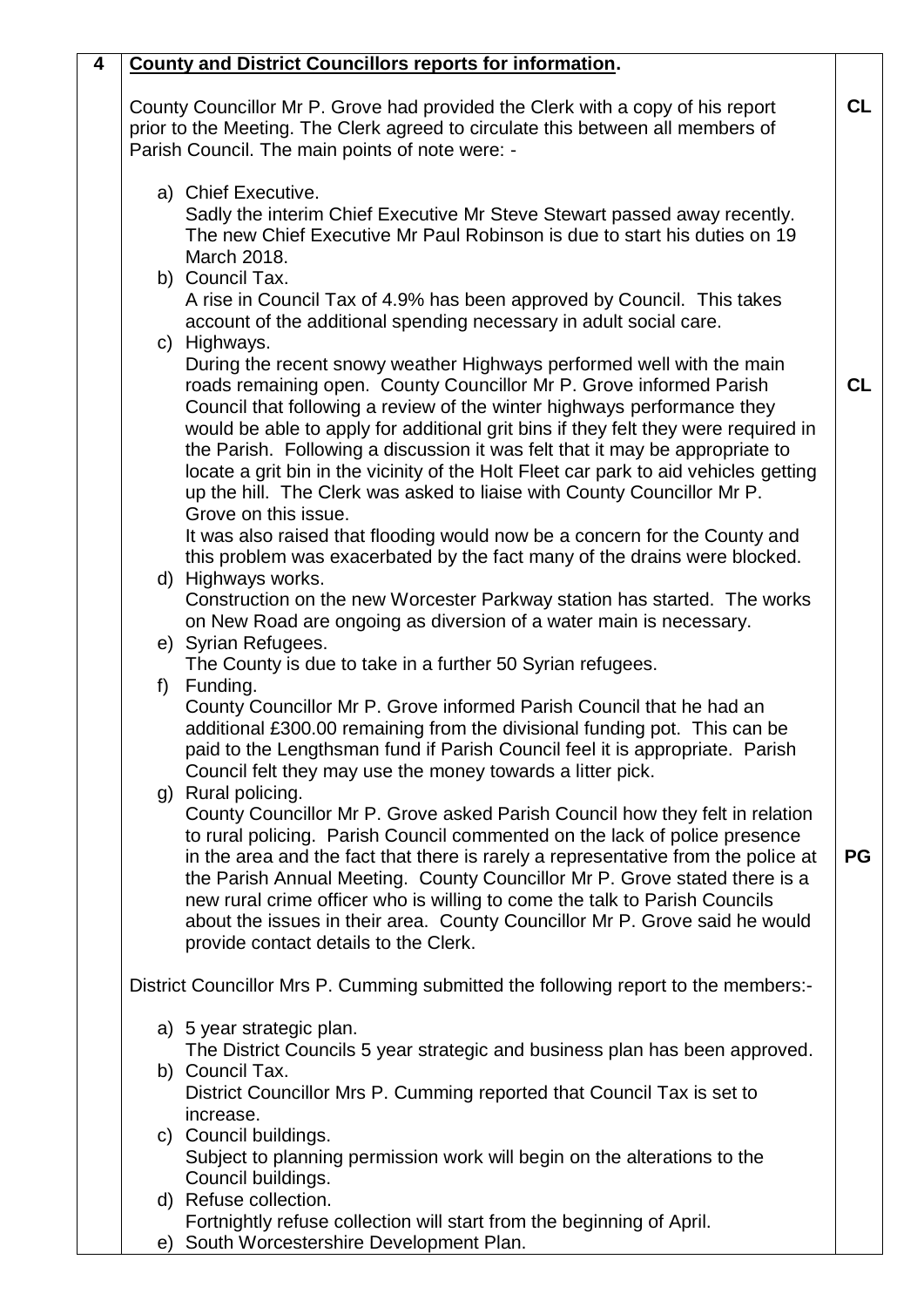Work is underway to extend the SWDP to 2041.

- f) Fish slot passes Holt Fleet Weir. Paperwork regarding the diversion of the footpath so work can be carried out on the fish slot passes at Holt Fleet Weir has been send out. The Clerk confirmed that she had received this and she would circulate it so it could be viewed by all members of Parish Council. **CL**
- g) Divisional funding. District Councillor Mrs P. Cumming informed Parish Council that she would have a further £500.00 to spend on community projects in her Parishes in the new financial year. Following a discussion Parish Council asked for a contribution towards some new lights for the Christmas tree. District Councillor Mrs P. Cumming agreed to send the Clerk the relevant paperwork.

**PC**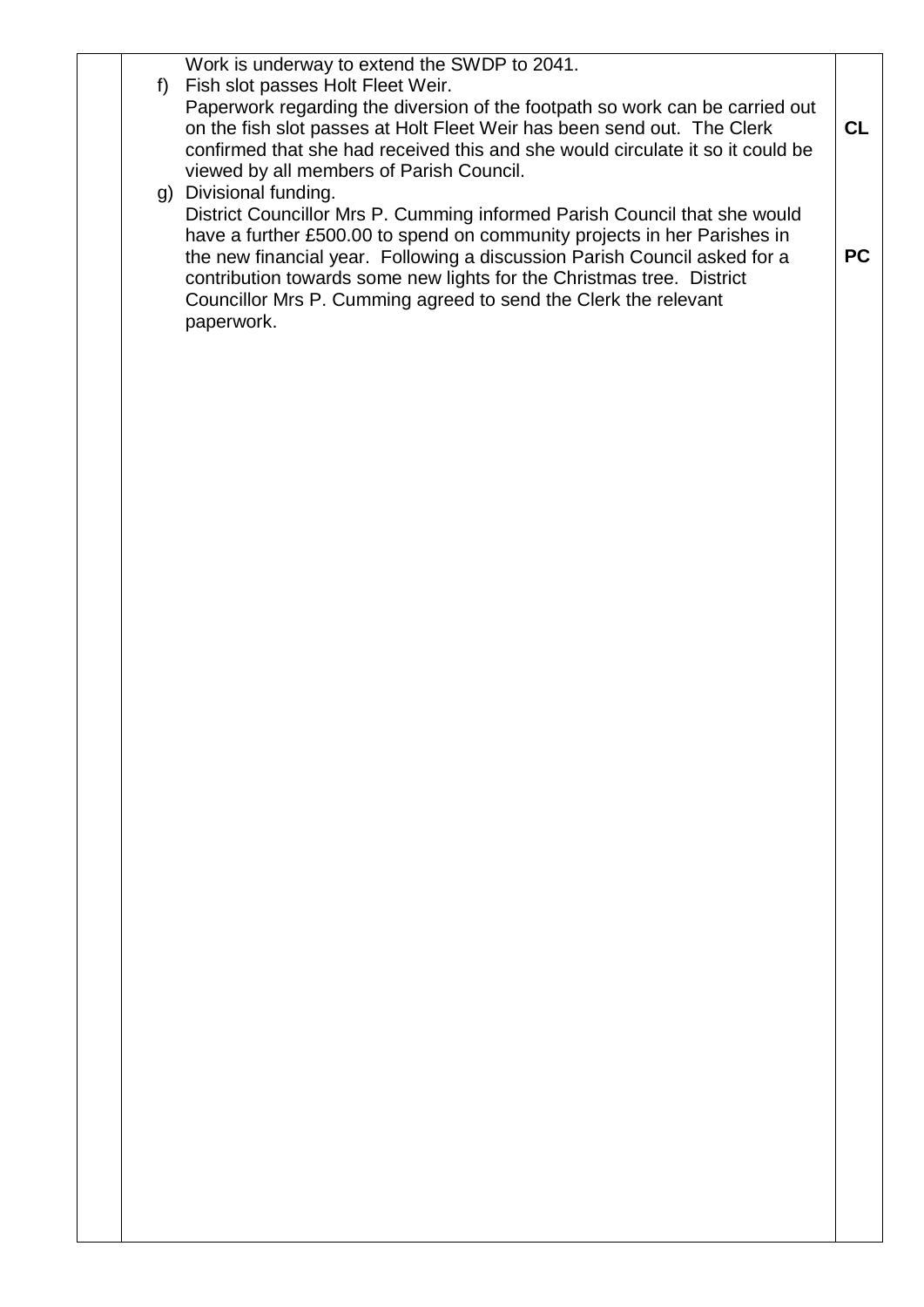| $\overline{5}$ | TO APPROVE THE MINUTES OF THE MEETING OF HOLT PARISH COUNCIL<br>HELD ON 15 <sup>th</sup> FEBRUARY 2018.                                                                                                                                                                                       |           |
|----------------|-----------------------------------------------------------------------------------------------------------------------------------------------------------------------------------------------------------------------------------------------------------------------------------------------|-----------|
|                | The minutes of the Meeting of Holt Parish Council held on Thursday 15 <sup>th</sup> February<br>2018 were approved by Parish Council.                                                                                                                                                         |           |
|                | The minutes were signed by the Chairman as a true record.                                                                                                                                                                                                                                     |           |
| 6              | <b>PROGRESS REPORTS</b>                                                                                                                                                                                                                                                                       |           |
|                | a) Millennium Green grant funding - progress report.<br>The Chairman reported that we still awaiting confirmation on the grant funding from<br>Biffa. In addition the feasibility of putting electricity into the container is currently<br>being investigated.                               |           |
|                | b)<br>Holt Churchyard project completion - progress report<br>Parish Council are still awaiting confirmation of a date from the Church for the<br>consecration of the land. The Chairman stated he is still trying to source a piece of<br>granite for the memorial stone.                    | <b>PW</b> |
|                | Vacancy for Parish Councillor – progress report<br>c)<br>The Clerk reported that to date she had no enquiries for the vacancy. All<br>councillors were encouraged to consider if they know of anyone who may be<br>interested in the role.                                                    |           |
|                | Millennium Green dog waste collection service - progress report.<br>d)<br>The Chairman reported that he had not be successful in locating an alternative<br>The grant money will now be reallocated to another part of the<br>provider.<br>project.                                           |           |
|                | Hedge by Holt Fleet Pool - update.<br>e)<br>It was reported that the hedge had now been cut and debris cleared up. The Clerk<br>was asked to write a letter of thanks to the residents of 1 Lambourne Orchard.                                                                                | CL        |
|                | A443 siding out footpath – progress report.<br>f)<br>The Clerk reported that there had been no further action on this issue to the<br>adverse weather conditions.                                                                                                                             |           |
|                | Hedging on Ockeridge Lane - progress report.<br>g)<br>The Clerk reported that this had been logged with County Highways but to date no<br>action had been taken. Parish Councillor Mr J. Harper offered to research whether<br>he had contact telephone numbers for the landowners concerned. | <b>CL</b> |
|                | h)<br>Holt Information leaflet - discussion.<br>It was agreed to discuss this item further at the next meeting of Parish Council.                                                                                                                                                             |           |
|                | Holt website - discussion.<br>i)<br>It was agreed to discuss the possibility of setting up a Facebook page for Parish<br>Council at the next meeting of Parish Council.                                                                                                                       |           |
|                |                                                                                                                                                                                                                                                                                               |           |
|                |                                                                                                                                                                                                                                                                                               |           |
|                |                                                                                                                                                                                                                                                                                               |           |
|                |                                                                                                                                                                                                                                                                                               |           |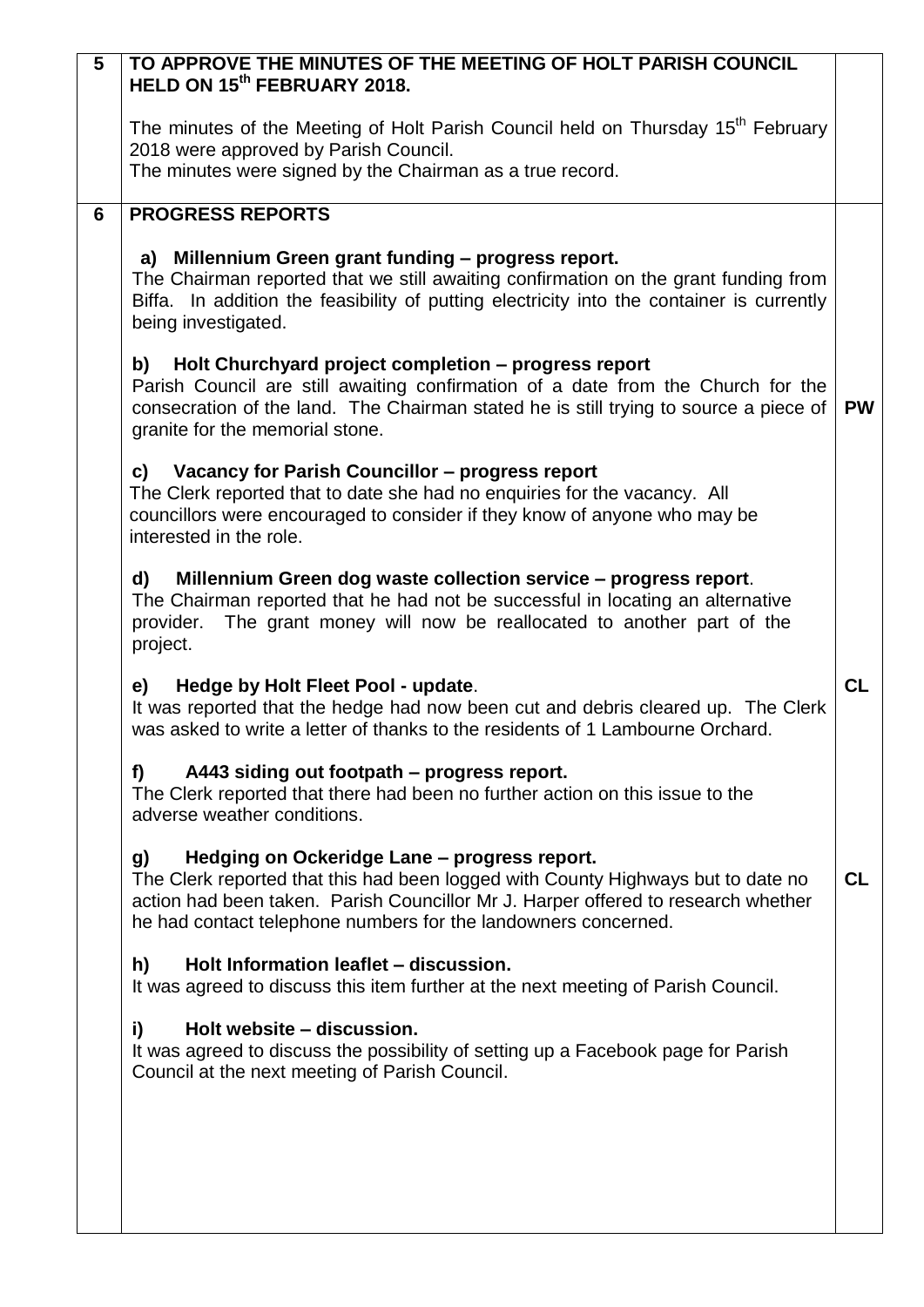|   | <b>Planning</b>                                                                                                  |                                                                                                |      |               |                                                                                     |           |  |  |
|---|------------------------------------------------------------------------------------------------------------------|------------------------------------------------------------------------------------------------|------|---------------|-------------------------------------------------------------------------------------|-----------|--|--|
|   | a). Applications Pending.                                                                                        |                                                                                                |      |               |                                                                                     |           |  |  |
|   | To review the recommendations of Parish Council on current applications:-                                        |                                                                                                |      |               |                                                                                     |           |  |  |
|   | 18/0071/FUL Land at OS 8336 6147 Change of use from Class B2 (general                                            |                                                                                                |      |               |                                                                                     |           |  |  |
|   | industry) to Class D1 (Non-residential educational) Wildgoose training (Recommend                                |                                                                                                |      |               |                                                                                     |           |  |  |
|   |                                                                                                                  | Approval).<br>18/00214/OUT Outline application with all matters reserved for construction of a |      |               |                                                                                     |           |  |  |
|   | detached bungalow, School Lane. (Recommend Approval).                                                            |                                                                                                |      |               |                                                                                     |           |  |  |
|   |                                                                                                                  |                                                                                                |      |               | 18/00253/FUL Rowley Farm, Ockeridge Lane, Worcester, WR6 6LY. New farm              |           |  |  |
|   | access (Recommend Approval).                                                                                     |                                                                                                |      |               |                                                                                     |           |  |  |
|   |                                                                                                                  |                                                                                                |      |               | This application was discussed by Parish Council. It was felt that approval should  |           |  |  |
|   |                                                                                                                  |                                                                                                |      |               | be recommended but as part of the conditions one of the existing entrances to       |           |  |  |
|   | Ockeridge Lane should be blocked off.                                                                            |                                                                                                |      |               |                                                                                     |           |  |  |
|   | b). Approvals/Refusals.                                                                                          |                                                                                                |      |               |                                                                                     |           |  |  |
|   |                                                                                                                  |                                                                                                |      |               | 17/01597/FUL Land at Holt Fleet weir (OS 8190 6333) Construction of a vertical slot |           |  |  |
|   | fish pass.                                                                                                       |                                                                                                |      |               |                                                                                     |           |  |  |
|   | It was reported that this application had been approved.                                                         |                                                                                                |      |               | 17/01945/FUL Demolition of existing house and erection of new detached dwelling     |           |  |  |
|   | and detached garage. Irena, Ockeridge Lane, WR6 6LY.                                                             |                                                                                                |      |               |                                                                                     |           |  |  |
|   |                                                                                                                  |                                                                                                |      |               | It was reported that this application had been refused on grounds of scale.         |           |  |  |
|   |                                                                                                                  |                                                                                                |      |               |                                                                                     |           |  |  |
|   | c) Other Planning issues.                                                                                        |                                                                                                |      |               |                                                                                     |           |  |  |
|   | There were no applications to discuss.                                                                           |                                                                                                |      |               |                                                                                     |           |  |  |
| 8 | <b>Finance</b>                                                                                                   |                                                                                                |      |               |                                                                                     |           |  |  |
|   |                                                                                                                  |                                                                                                |      |               |                                                                                     |           |  |  |
|   | a) To note the current bank balances.<br>The Deposit Account stood at £4689.34p and the Current Account stood at |                                                                                                |      |               |                                                                                     |           |  |  |
|   |                                                                                                                  |                                                                                                |      |               |                                                                                     |           |  |  |
|   | £4076.16p.                                                                                                       |                                                                                                |      |               |                                                                                     |           |  |  |
|   |                                                                                                                  |                                                                                                |      |               |                                                                                     |           |  |  |
|   |                                                                                                                  |                                                                                                |      |               | b) To consider payments made in accordance with the schedule below:                 |           |  |  |
|   | Date                                                                                                             | <b>Payee</b>                                                                                   | Chq  | <b>Amount</b> | <b>Details</b>                                                                      |           |  |  |
|   |                                                                                                                  |                                                                                                | No.  |               |                                                                                     |           |  |  |
|   | 4/3/2018                                                                                                         | MrR                                                                                            | 1171 | £108.20       | Lengthsman - Feb 2018                                                               |           |  |  |
|   |                                                                                                                  | Harrison                                                                                       |      |               | <b>Retrospective approval</b>                                                       |           |  |  |
|   | 10/2/2018                                                                                                        | Mrs C                                                                                          | 1172 | £327.50       | Clerks salary - March 2018                                                          |           |  |  |
|   |                                                                                                                  | Lightfoot                                                                                      |      |               |                                                                                     |           |  |  |
|   | c) To review the current spend against budget.                                                                   |                                                                                                |      |               |                                                                                     |           |  |  |
|   | Parish Council noted the actual spend against budget.                                                            |                                                                                                |      |               |                                                                                     |           |  |  |
|   |                                                                                                                  |                                                                                                |      |               |                                                                                     |           |  |  |
|   |                                                                                                                  |                                                                                                |      |               |                                                                                     |           |  |  |
| 9 | <b>Correspondence for Information.</b><br>a) Parish Footpaths.                                                   |                                                                                                |      |               |                                                                                     |           |  |  |
|   |                                                                                                                  |                                                                                                |      |               | The Clerk confirmed that she had received the initial correspondence in             |           |  |  |
|   |                                                                                                                  |                                                                                                |      |               | relation to the Parish Footpaths P3 Scheme. Parish Councillor Mr J. Harper          | JH        |  |  |
|   |                                                                                                                  |                                                                                                |      |               | was asked to speak to the Parish Footpaths Officer Mr Trevor Bourne to              | <b>CL</b> |  |  |
|   |                                                                                                                  | ascertain any particular issues with the footpaths.                                            |      |               |                                                                                     |           |  |  |
|   |                                                                                                                  |                                                                                                |      |               |                                                                                     |           |  |  |
|   |                                                                                                                  |                                                                                                |      |               |                                                                                     |           |  |  |
|   |                                                                                                                  |                                                                                                |      |               |                                                                                     |           |  |  |
|   |                                                                                                                  |                                                                                                |      |               |                                                                                     |           |  |  |